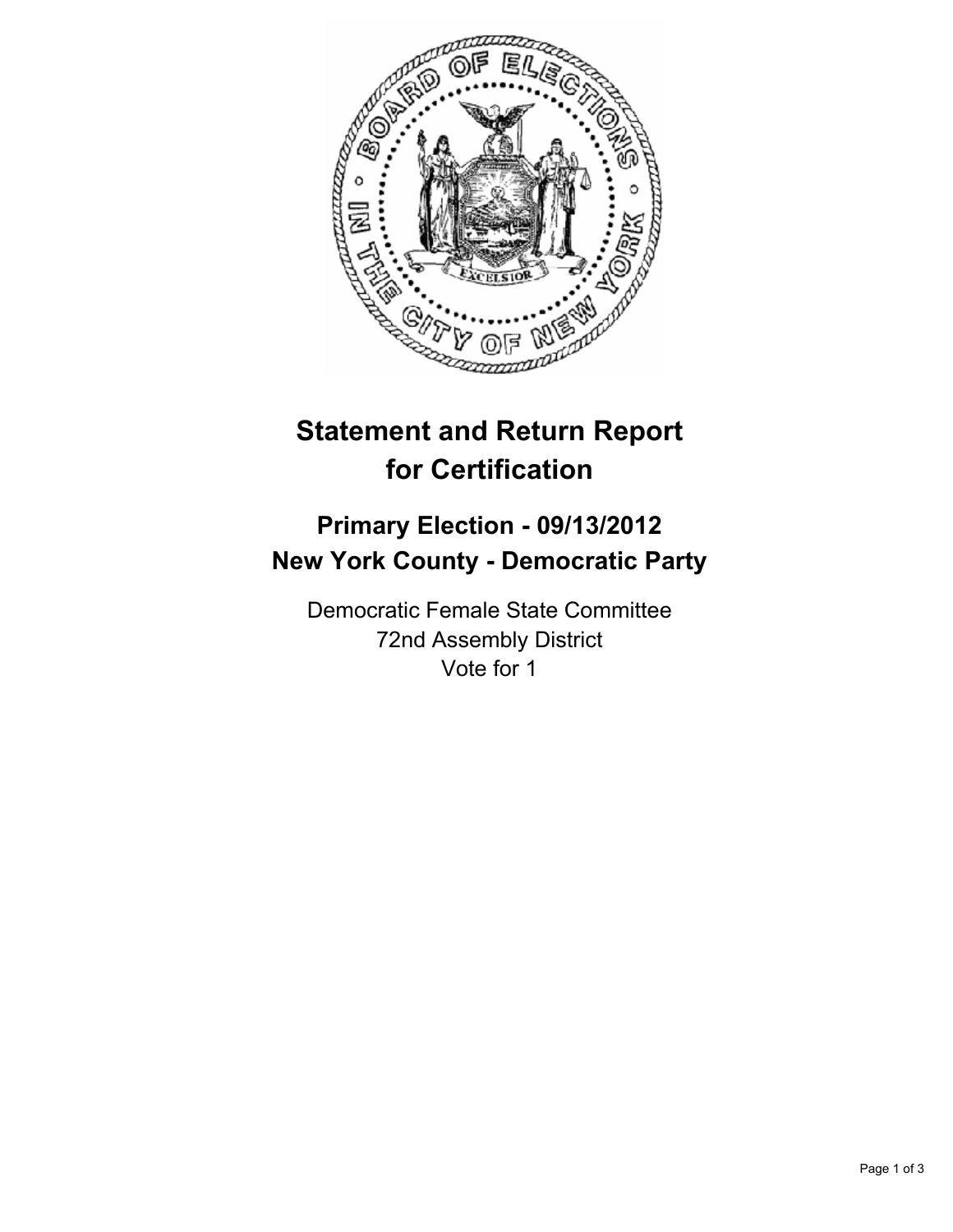

## **Assembly District 72**

| <b>PUBLIC COUNTER</b>                                    | 7,702          |
|----------------------------------------------------------|----------------|
| <b>EMERGENCY</b>                                         | 0              |
| ABSENTEE/MILITARY                                        | 104            |
| <b>FEDERAL</b>                                           | 0              |
| <b>SPECIAL PRESIDENTIAL</b>                              | $\mathbf{0}$   |
| <b>AFFIDAVIT</b>                                         | 188            |
| <b>Total Ballots</b>                                     | 7,994          |
| Less - Inapplicable Federal/Special Presidential Ballots | 0              |
| <b>Total Applicable Ballots</b>                          | 7,994          |
| <b>MICAELA LUGO</b>                                      | 2,042          |
| YUDERKA VALDEZ                                           | 1,960          |
| <b>BOBBIE GAMBLE (WRITE-IN)</b>                          | 2              |
| CHRISTINA MARIE DIAMOND (WRITE-IN)                       | 1              |
| ELIZABETH PIZIO (WRITE-IN)                               | $\overline{2}$ |
| ERIN ROONEY (WRITE-IN)                                   | 1              |
| JIM VINCENT (WRITE-IN)                                   | 1              |
| JUDGE JUDY (WRITE-IN)                                    | 1              |
| MANNY DE LOS SANTOS (WRITE-IN)                           | $\overline{2}$ |
| SUSAN RUSSELL (WRITE-IN)                                 | 1              |
| UNATTRIBUTABLE WRITE-IN (WRITE-IN)                       | 17             |
| WANDA LEVY (WRITE-IN)                                    | 1              |
| <b>Total Votes</b>                                       | 4,031          |
| Unrecorded                                               | 3,963          |